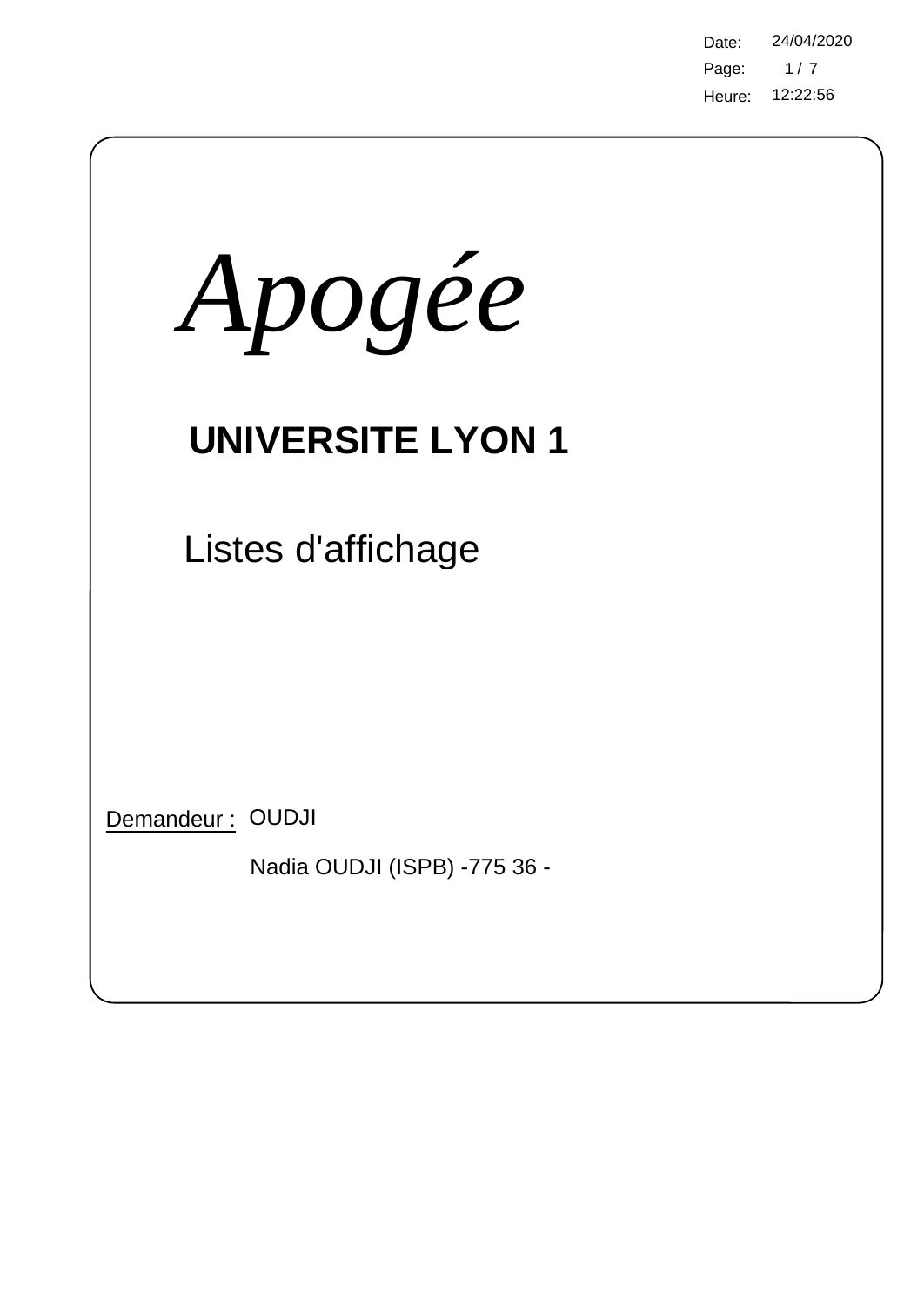2 7 Page: Date: 24/04/2020

## LISTE D'AFFICHAGE

Bâtiment :

**:** Epreuve: PHL227P1

Salle : EXAMENDIST EXAMEN

UE2.13 Ecrit&CC Reconnaissance plantesET **Date 20/05/2020 Horaires : 14h00 à 14h30 Durée : 0h30**

DISTANCIEL

**Durée:** 

SIDES

| N° Place Nom   |                      | Prénom           | N° Etudiant |
|----------------|----------------------|------------------|-------------|
| 1              | ABBAD EL ANDALOUSSI  | <b>AIDA</b>      | 11702932    |
| $\overline{2}$ | <b>ABERKANE</b>      | <b>HUGO</b>      | 11802379    |
| 3              | <b>AHANOU</b>        | KOMI             | 11715239    |
| 4              | <b>ALCANTARA</b>     | <b>MARINA</b>    | 11707927    |
| 5              | <b>ARFAOUI</b>       | MANEL            | 11701740    |
| 6              | <b>ARMELLIE</b>      | <b>ELINA</b>     | 11701233    |
| $\overline{7}$ | <b>AUBLANC</b>       | <b>ELODIE</b>    | 11701625    |
| 8              | <b>AZOULAY</b>       | <b>JEREMIE</b>   | 11704324    |
| 9              | <b>AZOULAY</b>       | <b>NELLY</b>     | 11703124    |
| 10             | <b>BACHELARD</b>     | <b>BENJAMIN</b>  | 11900101    |
| 11             | <b>BADOR</b>         | <b>DOMITILLE</b> | 11605145    |
| 12             | <b>BADR</b>          | <b>CORINE</b>    | 11701294    |
| 13             | <b>BAEZA</b>         | <b>CHLOE</b>     | 11801296    |
| 14             | <b>BAGHDASSARIAN</b> | <b>MAXIME</b>    | 11702756    |
| 15             | <b>BALAY</b>         | <b>VICTOIRE</b>  | 11705119    |
| 16             | <b>BANSAC</b>        | <b>ALICE</b>     | 11803433    |
| 17             | <b>BANZET</b>        | <b>ELODIE</b>    | 11703317    |
| 18             | <b>BARRIERE</b>      | <b>LEA</b>       | 11907886    |
| 19             | <b>BARRIEU</b>       | <b>AMAIA</b>     | 11712861    |
| 20             | <b>BEN RIYENE</b>    | <b>LINA</b>      | 11702011    |
| 21             | <b>BENICHOU</b>      | <b>ROMANE</b>    | 11900661    |
| 22             | <b>BENTAHER</b>      | <b>HICHAM</b>    | 11702557    |
| 23             | <b>BINOIST</b>       | <b>MAELENN</b>   | 11713275    |
| 24             | <b>BLANC</b>         | ARNO             | 11702237    |
| 25             | <b>BODIMENT</b>      | <b>REMI</b>      | 11925209    |
| 26             | <b>BOHE</b>          | <b>MANON</b>     | 11900301    |
| 27             | <b>BOINET</b>        | <b>MERYL</b>     | 11713287    |
| 28             | <b>BON</b>           | <b>OCEANE</b>    | 11702179    |
| 29             | <b>BONAMANT</b>      | <b>MARINE</b>    | 11703808    |
| 30             | <b>BONGUE</b>        | <b>SICKE</b>     | 11811281    |
| 31             | <b>BONNARD</b>       | <b>EMMY</b>      | 11700530    |
| 32             | <b>BONNARD</b>       | <b>SOLENE</b>    | 11800489    |
| 33             | <b>BONNET</b>        | <b>ELISA</b>     | 11900121    |
| 34             | <b>BONNET</b>        | <b>JEANNE</b>    | 11700450    |
| 35             | <b>BORIE</b>         | <b>CHARLIE</b>   | 11704222    |
| 36             | <b>BOSSAN</b>        | <b>JULIETTE</b>  | 11700336    |
| 37             | <b>BOTTA</b>         | <b>ANTOINE</b>   | 11713229    |
| 38             | <b>BOUAOUINA</b>     | <b>ZACHARIA</b>  | 11900081    |
| 39             | <b>BOUGUELLI</b>     | <b>DARINE</b>    | 11703653    |
| 40             | <b>BOURGEOIS</b>     | <b>PIERRE</b>    | 11900642    |
| 41             | <b>BOUSSON</b>       | <b>JEANNE</b>    | 11503966    |
| 42             | <b>BOUVERESSE</b>    | <b>NICOLAS</b>   | 11700273    |
| 43             | <b>BOVICELLI</b>     | LÉONA            | 11900141    |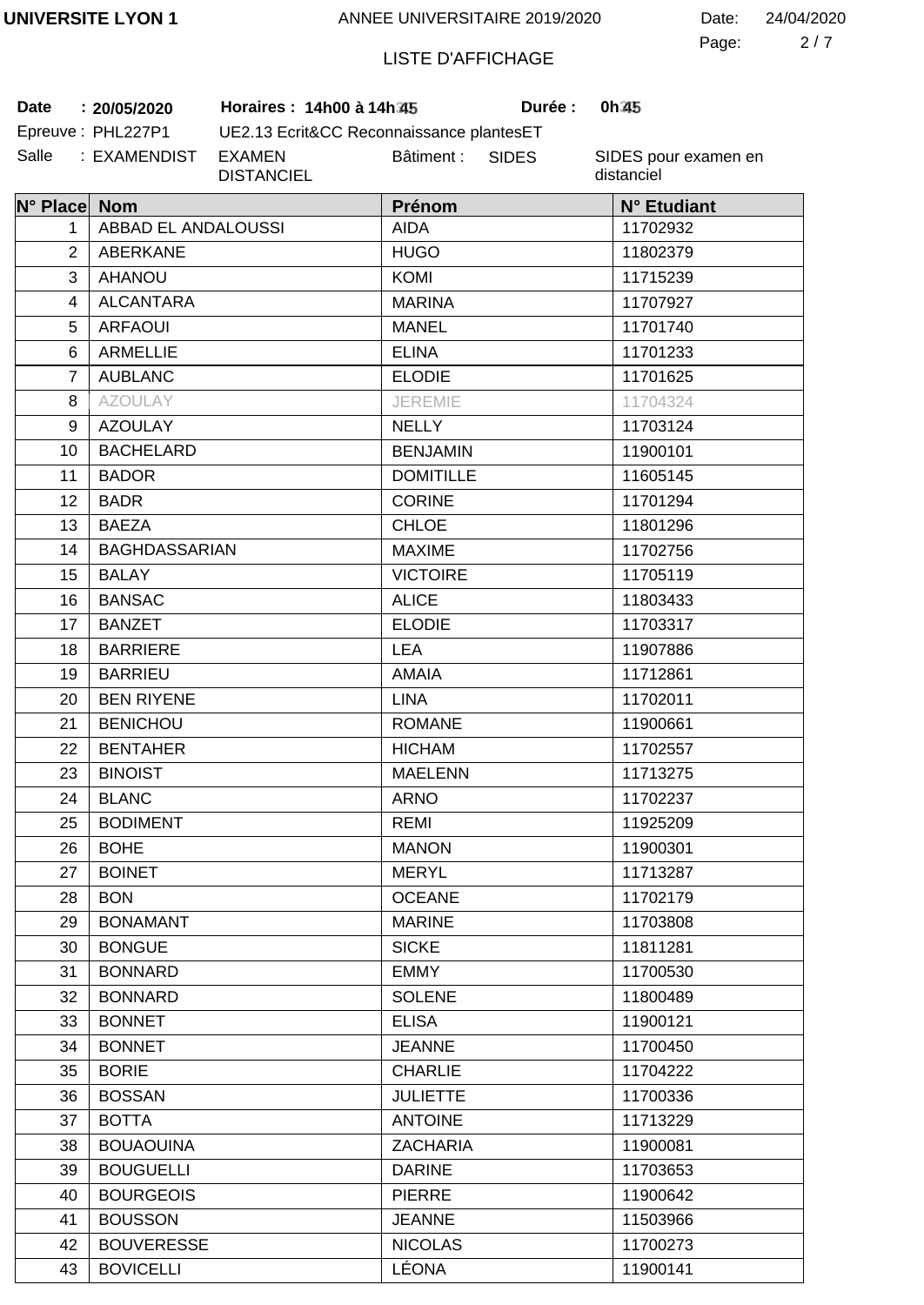3 7 Page: Date: 24/04/2020

# LISTE D'AFFICHAGE

**Durée:** 

**Date 20/05/2020 Horaires : 14h00 à 14h30 Durée : 0h30**

| Date    | 20/05/2020      |
|---------|-----------------|
| Epreuve | <b>PHL227P1</b> |
| Salle   | : EXAMENDIST    |

UE2.13 Ecrit&CC Reconnaissance plantesET T EXAMEN DISTANCIEL Bâtiment : SIDES

| N° Place Nom |                     | Prénom           | N° Etudiant |
|--------------|---------------------|------------------|-------------|
| 44           | <b>BRESSON</b>      | <b>PAULINE</b>   | 11700212    |
| 45           | <b>BRUN</b>         | <b>SAMIR</b>     | 11800676    |
| 46           | <b>BRUNEAU</b>      | <b>CYRILLE</b>   | 11802680    |
| 47           | <b>BUI</b>          | <b>FLORENCE</b>  | 11703677    |
| 48           | <b>BUI PHUONG</b>   | <b>VY</b>        | 11505038    |
| 49           | <b>CANET</b>        | <b>HADRIEN</b>   | 11701139    |
| 50           | <b>CAPION</b>       | <b>CONSTANCE</b> | 11802969    |
| 51           | <b>CHABROUX</b>     | <b>ELISA</b>     | 11804275    |
| 52           | <b>CHALMETON</b>    | <b>MAELLE</b>    | 11900403    |
| 53           | <b>CHAMBON</b>      | <b>CORALIE</b>   | 11900501    |
| 54           | <b>CHAPOTET</b>     | <b>MARIETTE</b>  | 11811414    |
| 55           | <b>CHASSON</b>      | <b>PAULINE</b>   | 11900462    |
| 56           | <b>CHAVAREN</b>     | <b>NADEGE</b>    | 11900281    |
| 57           | <b>COLIN</b>        | <b>ENZO</b>      | 11702522    |
| 58           | <b>COMLAN-KOUMI</b> | AIMÉE            | 11600633    |
| 59           | <b>COPIER</b>       | <b>VALENTIN</b>  | 11700183    |
| 60           | <b>CORGIER</b>      | <b>LISA</b>      | 11900561    |
| 61           | COSTAS              | <b>MATHILDE</b>  | 11925022    |
| 62           | <b>COTE</b>         | <b>DONATIEN</b>  | 11800801    |
| 63           | <b>COUDRAY</b>      | <b>LEO</b>       | 11700562    |
| 64           | <b>COURNOYER</b>    | <b>EMMA</b>      | 11806076    |
| 65           | <b>CUVILLON</b>     | <b>APOLLINE</b>  | 11800727    |
| 66           | <b>D'ALESSANDRO</b> | <b>MARIE</b>     | 11703589    |
| 67           | <b>DAHBI</b>        | <b>KAMAL</b>     | 11705020    |
| 68           | <b>DAYDE</b>        | <b>ANAIS</b>     | 11700170    |
| 69           | <b>DECHASSE</b>     | <b>CLEMENCE</b>  | 11908809    |
| 70           | <b>DELFOUR</b>      | <b>BENEDICTE</b> | 11806650    |
| 71           | DELHOMMEAU          | <b>JULIE</b>     | 11800238    |
| 72           | <b>DELORT</b>       | <b>MARINE</b>    | 11800397    |
| 73           | <b>DELOUCHE</b>     | <b>MAXENCE</b>   | 11605143    |
| 74           | <b>DERESSE</b>      | <b>PIERRE</b>    | 11704774    |
| 75           | <b>DESCOUT</b>      | <b>TANGUY</b>    | 11712632    |
| 76           | <b>DESRICHARD</b>   | <b>CAMILLE</b>   | 11700840    |
| 77           | <b>DIGAS</b>        | <b>CHLOÉ</b>     | 11900041    |
| 78           | <b>DOLMAZON</b>     | <b>FAUSTINE</b>  | 11909732    |
| 79           | <b>DRIDI</b>        | <b>SARAH</b>     | 11702090    |
| 80           | DROUIN--BONNET      | <b>ARTHUR</b>    | 11702058    |
| 81           | <b>DUFOURT</b>      | <b>CANDICE</b>   | 11704380    |
| 82           | <b>DUMONT</b>       | <b>KILIAN</b>    | 11705270    |
| 83           | <b>DUPREY</b>       | <b>SEBASTIEN</b> | 11800966    |
| 84           | <b>EL BERMIL</b>    | <b>ANISSA</b>    | 11702730    |
| 85           | EL BIYAALI          | <b>SANIA</b>     | 11501883    |
| 86           | <b>EL HAMRI</b>     | ABDESSAMAD       | 11900161    |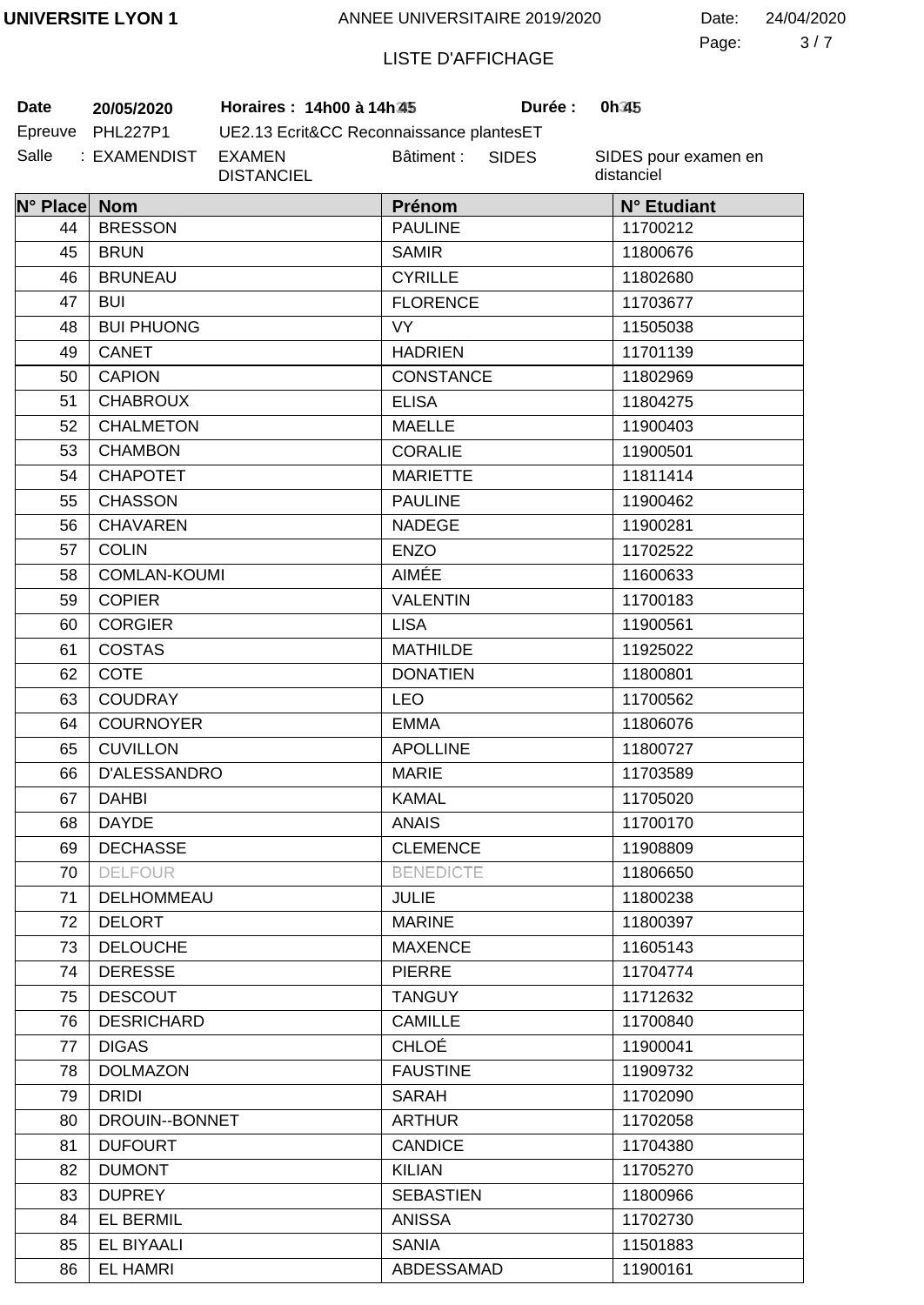4 7 Page: Date: 24/04/2020

# LISTE D'AFFICHAGE

**Durée:** 

**Date 20/05/2020 Horaires : 14h00 à 14h30 Durée : 0h30**

| Date    | 20/05/2020   |
|---------|--------------|
| Epreuve | PHL227P1     |
| Salle   | : EXAMENDIST |

UE2.13 Ecrit&CC Reconnaissance plantesET **EXAMEN** DISTANCIEL Bâtiment : SIDES

| N° Place Nom |                             | Prénom           | N° Etudiant |
|--------------|-----------------------------|------------------|-------------|
| 87           | <b>ELONGA</b>               | <b>LODI</b>      | 11804248    |
| 88           | <b>EMMANUEL</b>             | <b>MARINA</b>    | 11701000    |
| 89           | <b>EYNAUD</b>               | <b>EMMA</b>      | 11802373    |
| 90           | <b>FALCIONI</b>             | <b>GWLADYS</b>   | 11807884    |
| 91           | <b>FANTINO</b>              | <b>LOUIS</b>     | 11702117    |
| 92           | <b>FAVROT</b>               | <b>PAULINE</b>   | 11705448    |
| 93           | <b>FAYARD</b>               | <b>MATHILDE</b>  | 11703083    |
| 94           | <b>FERRUIT</b>              | <b>FELIX</b>     | 11701850    |
| 95           | <b>FITOUSSI</b>             | <b>LEA</b>       | 11703545    |
| 96           | <b>FLORI</b>                | <b>CLEMENT</b>   | 11900201    |
| 97           | <b>FORAT</b>                | <b>MARIE</b>     | 11702147    |
| 98           | <b>FORAY</b>                | <b>LEA</b>       | 11702734    |
| 99           | <b>FOULON</b>               | <b>ALIXE</b>     | 11703984    |
| 100          | <b>FRACHON</b>              | <b>CHLOE</b>     | 11701952    |
| 101          | <b>FRANC</b>                | <b>VICTOR</b>    | 11925198    |
| 102          | <b>GARNIER DE LABAREYRE</b> | <b>CLAUDIA</b>   | 11801617    |
| 103          | <b>GENANS</b>               | <b>VICTOR</b>    | 11507728    |
| 104          | <b>GIROUD</b>               | <b>MARGAUX</b>   | 11900381    |
| 105          | GIROUD--BEAULIEU            | <b>MATTHIEU</b>  | 11700733    |
| 106          | <b>GOLL</b>                 | <b>AMANDINE</b>  | 11900221    |
| 107          | <b>GOUPY</b>                | <b>MARTIN</b>    | 11714448    |
| 108          | <b>GOUTTEFANGEAS</b>        | <b>CAMILLE</b>   | 11900061    |
| 109          | <b>GRANDJEAN</b>            | <b>LOLA</b>      | 11703594    |
| 110          | <b>GRASSET</b>              | <b>MARIANNE</b>  | 11925239    |
| 111          | <b>GREUZARD</b>             | <b>NATHAN</b>    | 11703476    |
| 112          | <b>GUICHARD</b>             | <b>MANON</b>     | 11900602    |
| 113          | <b>GUIGON</b>               | <b>PAULINE</b>   | 11801389    |
| 114          | <b>GUILLAUD</b>             | <b>PENELOPE</b>  | 11802873    |
| 115          | <b>HAFFENMEYER</b>          | <b>STANISLAS</b> | 11703220    |
| 116          | <b>HAMON</b>                | <b>CAPUCINE</b>  | 11900441    |
| 117          | <b>HEMMANI</b>              | <b>NADA</b>      | 11812500    |
| 118          | H <sub>O</sub>              | <b>AURORE</b>    | 11713164    |
| 119          | <b>HOUSEAUX</b>             | <b>LUCILE</b>    | 11704959    |
| 120          | <b>HUGUES</b>               | <b>BASTIEN</b>   | 11705471    |
| 121          | <b>HULALKA</b>              | <b>ANAIS</b>     | 11900261    |
| 122          | <b>HYLEBOS</b>              | <b>AUDRAN</b>    | 11702249    |
| 123          | <b>IMBERT</b>               | <b>MELINE</b>    | 11701719    |
| 124          | <b>JACOB</b>                | <b>KILLIAN</b>   | 11801700    |
| 125          | <b>JACQUART</b>             | <b>AMELIE</b>    | 11700365    |
| 126          | <b>JAMBON</b>               | <b>ALEXANDRE</b> | 11701155    |
| 127          | <b>JUSTON</b>               | <b>FANNY</b>     | 11900521    |
| 128          | <b>KACAR</b>                | <b>MIKAIL</b>    | 11900541    |
| 129          | <b>KADER</b>                | ABDOULKADER      | 11711245    |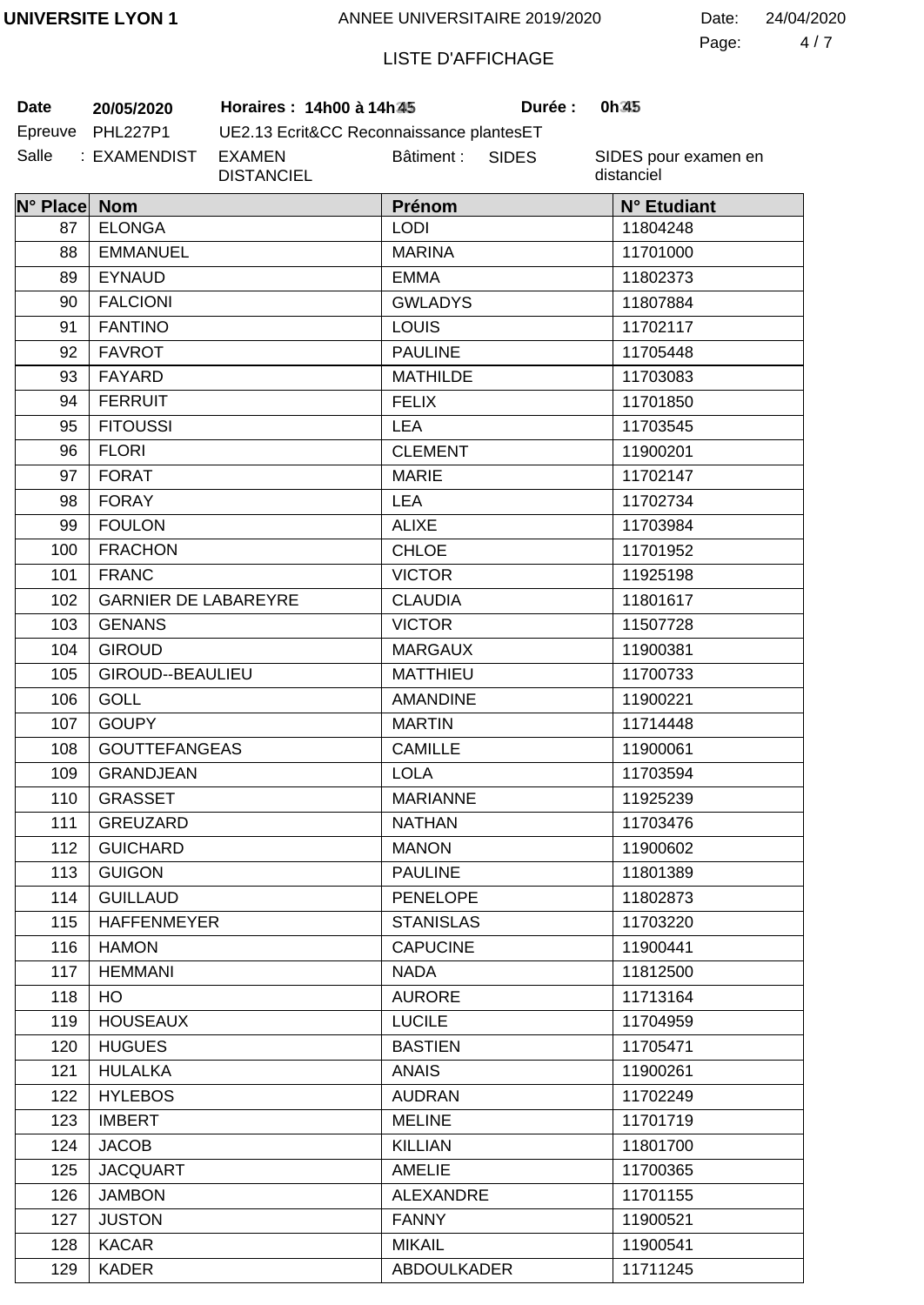5 7 Page: Date: 24/04/2020

### LISTE D'AFFICHAGE

**Durée:** 

**Date 20/05/2020 Horaires : 14h00 à 14h30 Durée : 0h30**

| <b>Date</b> | 20/05/2020       | <b>Horaires</b> |
|-------------|------------------|-----------------|
|             | Epreuve PHL227P1 | UE2.13 E        |
| Salle       | : EXAMENDIST     | EXAMEN          |

UE2.13 Ecrit&CC Reconnaissance plantesET DISTANCIEL Bâtiment : SIDES

| N° Place Nom |                         | Prénom           | N° Etudiant |
|--------------|-------------------------|------------------|-------------|
| 130          | <b>KEMMEUGNE</b>        | <b>NOEMIE</b>    | 11811249    |
| 131          | <b>KERACHNI</b>         | <b>SOUMEYA</b>   | 11803755    |
| 132          | <b>KHENG</b>            | <b>ALICE</b>     | 11704083    |
| 133          | <b>KOK</b>              | <b>CHRISTINE</b> | 11701855    |
| 134          | <b>KRIFA</b>            | <b>OUSSAMA</b>   | 11705401    |
| 135          | LACASSAGNE              | <b>THEO</b>      | 11700126    |
| 136          | <b>LACOUR</b>           | <b>OCEANE</b>    | 11703678    |
| 137          | <b>LACROIX</b>          | <b>LEA</b>       | 11900621    |
| 138          | <b>LAFFIN</b>           | <b>SALOME</b>    | 11900181    |
| 139          | <b>LAFLOTTE</b>         | <b>AZARY</b>     | 11702222    |
| 140          | LAHLOU                  | <b>DRISS</b>     | 11805861    |
| 141          | LAMKADMI                | <b>ASSIA</b>     | 11900021    |
| 142          | LAMY                    | <b>JUSTINE</b>   | 11802302    |
| 143          | LANIEZ                  | <b>CAMILLE</b>   | 11801092    |
| 144          | <b>LAURANSON</b>        | <b>AIMEE</b>     | 11800220    |
| 145          | <b>LEBORGNE</b>         | <b>BASILE</b>    | 11700510    |
| 146          | <b>LEBRUN</b>           | <b>THEO</b>      | 11705283    |
| 147          | LEGRAND                 | <b>ALBAN</b>     | 11601613    |
| 148          | <b>LEMOINE</b>          | <b>PAULINE</b>   | 11702929    |
| 149          | <b>LEPETIT</b>          | <b>ROXANE</b>    | 11704128    |
| 150          | LIVE LUN                | <b>CASSANDRE</b> | 11900241    |
| 151          | MAI                     | PHUONG TRANG     | 11612122    |
| 152          | <b>MANDON</b>           | <b>CHARLOTTE</b> | 11900601    |
| 153          | <b>MASHEKU</b>          | <b>KLAUS</b>     | 11407693    |
| 154          | <b>MATAS</b>            | <b>VICTOR</b>    | 11706352    |
| 155          | <b>MAYEN</b>            | <b>THOMAS</b>    | 11603655    |
| 156          | <b>MEJAI</b>            | <b>DONIA</b>     | 11506419    |
| 157          | <b>MESSAOUDI</b>        | <b>NADIR</b>     | 11703376    |
| 158          | <b>MILLE</b>            | <b>CHARLOTTE</b> | 11704874    |
| 159          | <b>MOLLIER</b>          | <b>JULIETTE</b>  | 11900821    |
| 160          | <b>MONDON</b>           | <b>OCEANE</b>    | 11701327    |
| 161          | <b>MONEGAT</b>          | MAËLLE           | 11900421    |
| 162          | <b>MONTAGNE</b>         | <b>ORIANE</b>    | 11900402    |
| 163          | <b>MORALES MASCLAUX</b> | <b>CHLOÉ</b>     | 11900404    |
| 164          | <b>MOREL</b>            | <b>ANTONIN</b>   | 11801032    |
| 165          | <b>MOUAZER</b>          | <b>CELINE</b>    | 11611521    |
| 166          | <b>MOUNIER</b>          | <b>JOHANN</b>    | 11703188    |
| 167          | <b>MOUNTADIR</b>        | <b>INES</b>      | 11900341    |
| 168          | <b>MOUSSAOUI</b>        | <b>BRAHIM</b>    | 11801757    |
| 169          | <b>MOUSSAOUI</b>        | <b>SHAYMA</b>    | 11909094    |
| 170          | <b>MOUTON</b>           | <b>MANON</b>     | 11907982    |
| 171          | <b>MULLER</b>           | <b>CAMILLE</b>   | 11804274    |
| 172          | <b>MUSTO</b>            | <b>MAXIME</b>    | 11701344    |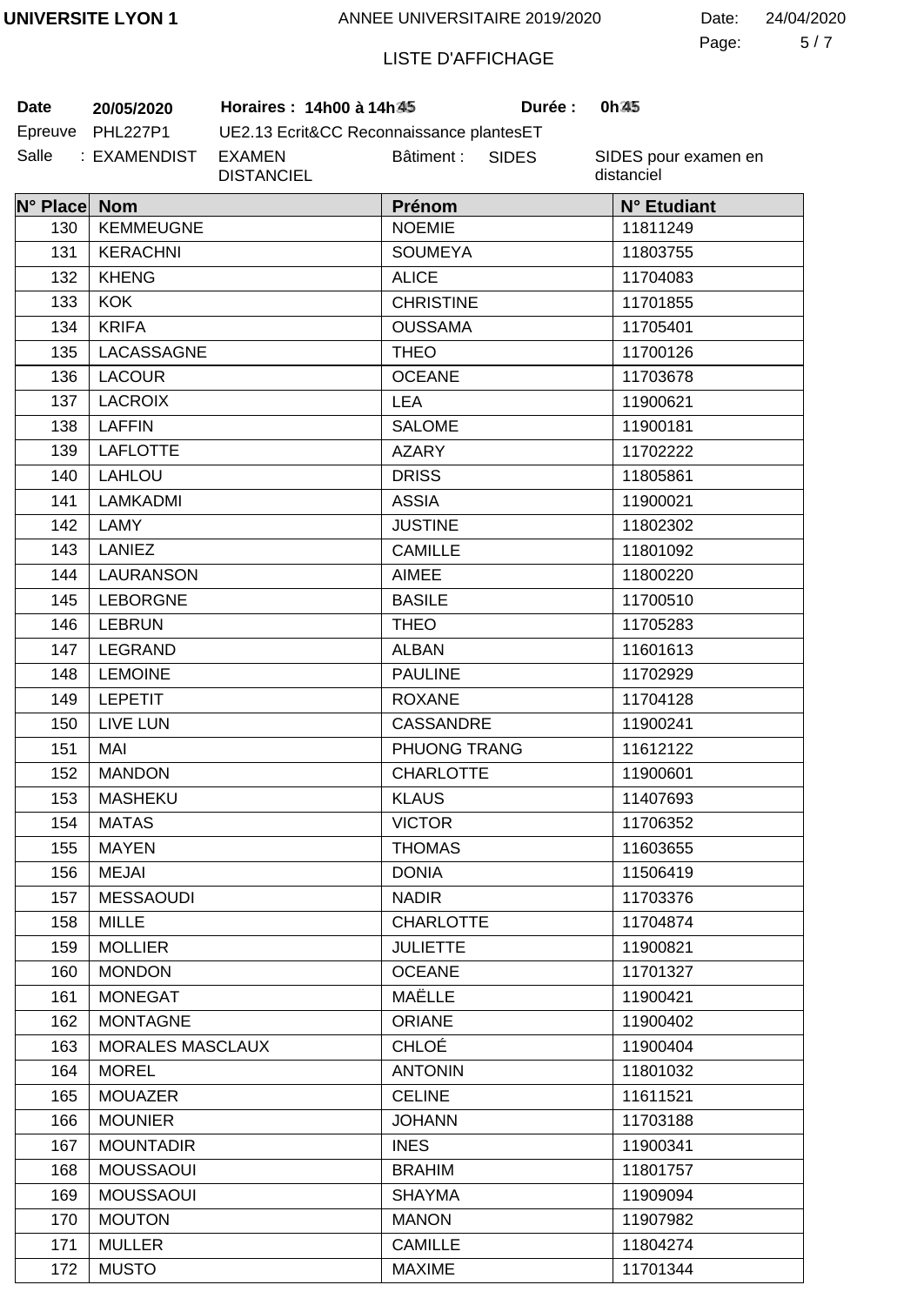6 7 Page: Date: 24/04/2020

### LISTE D'AFFICHAGE

**Durée:** 

| Date  | 20/05/2020       | <b>Horaires</b> |
|-------|------------------|-----------------|
|       | Epreuve PHL227P1 | UE2.13 E        |
| Salle | : EXAMENDIST     | EXAMEN          |

UE2.13 Ecrit&CC Reconnaissance plantesET DISTANCIEL Bâtiment : **Date 20/05/2020 Horaires : 14h00 à 14h30 Durée : 0h30** SIDES

| N° Place Nom |                         | <b>Prénom</b>     | N° Etudiant |
|--------------|-------------------------|-------------------|-------------|
| 173          | <b>NATSIS</b>           | <b>ANGELOS</b>    | 11703730    |
| 174          | NGOUNDA MANGA           | <b>LOUISA</b>     | 11807211    |
| 175          | <b>NGUYEN</b>           | <b>TRONG VAN</b>  | 11700816    |
| 176          | <b>NSETO</b>            | <b>ANDREA</b>     | 11407158    |
| 177          | <b>NUEL</b>             | <b>JEANNE</b>     | 11900581    |
| 178          | <b>OLLIER</b>           | <b>DOMITILLE</b>  | 11700866    |
| 179          | <b>ORLHAC</b>           | <b>ELISA</b>      | 11805690    |
| 180          | <b>OUACHANI</b>         | <b>JIHANE</b>     | 11705620    |
| 181          | <b>PARENT</b>           | <b>SASSANDRA</b>  | 11802589    |
| 182          | <b>PARMENTIER</b>       | <b>CHLOE</b>      | 11900401    |
| 183          | PERARD                  | <b>MARIE</b>      | 11805397    |
| 184          | <b>PIASECKI</b>         | <b>LISA</b>       | 11802832    |
| 185          | <b>PICHON</b>           | <b>DIANE</b>      | 11806783    |
| 186          | <b>PIROUX</b>           | <b>YVAN</b>       | 11704209    |
| 187          | <b>POINOT</b>           | <b>VALENTINE</b>  | 11900361    |
| 188          | <b>POLITTE</b>          | <b>AGATHE</b>     | 11800405    |
| 189          | <b>PONTONNIER</b>       | <b>BAPTISTE</b>   | 11700185    |
| 190          | <b>POUGNER</b>          | <b>JADE</b>       | 11900362    |
| 191          | POUILLARD BERTRAND      | <b>LOIC</b>       | 11705219    |
| 192          | <b>POULY</b>            | <b>MARINE</b>     | 11802323    |
| 193          | <b>RAHAB</b>            | <b>HICHAM</b>     | 11900641    |
| 194          | RAMI                    | <b>ISMAEL</b>     | 11705188    |
| 195          | <b>RAVIER</b>           | <b>LISA</b>       | 11701403    |
| 196          | <b>REBORA</b>           | <b>INES</b>       | 11700841    |
| 197          | <b>REVIL</b>            | <b>CHLOE</b>      | 11703785    |
| 198          | <b>RHOUMY</b>           | <b>CLEMENT</b>    | 11807840    |
| 199          | <b>RICHARD</b>          | <b>MATHIS</b>     | 11700748    |
| 200          | <b>RINGRESSI</b>        | <b>AXELLE</b>     | 11703557    |
| 201          | <b>ROBERT</b>           | <b>JULIETTE</b>   | 11801321    |
| 202          | <b>ROBERT</b>           | <b>ZOE</b>        | 11703697    |
| 203          | <b>ROBICHON</b>         | PIERRE-YVES       | 11713302    |
| 204          | <b>ROMDHANA</b>         | <b>SYRINE</b>     | 11908820    |
| 205          | <b>ROMEUF</b>           | <b>MATHILDE</b>   | 11900481    |
| 206          | <b>ROSSET</b>           | <b>AXEL</b>       | 11908095    |
| 207          | ROUSSEAU                | <b>MADDY LOU</b>  | 11702377    |
| 208          | <b>ROUSSEL</b>          | <b>CHARLENE</b>   | 11800236    |
| 209          | <b>ROUSSELET</b>        | <b>ANNA</b>       | 11805545    |
| 210          | <b>SACRAMENTO BRITO</b> | <b>JADE</b>       | 11900482    |
| 211          | <b>SAGLAM</b>           | <b>IREM</b>       | 11900463    |
| 212          | <b>SAINTIGNY</b>        | <b>ANAIS</b>      | 11700180    |
| 213          | SARAZIN                 | <b>PHILIPPINE</b> | 11703174    |
| 214          | <b>SAUTOUR</b>          | <b>LEA</b>        | 11701425    |
| 215          | <b>SCHOTTER</b>         | LAURE             | 11700282    |